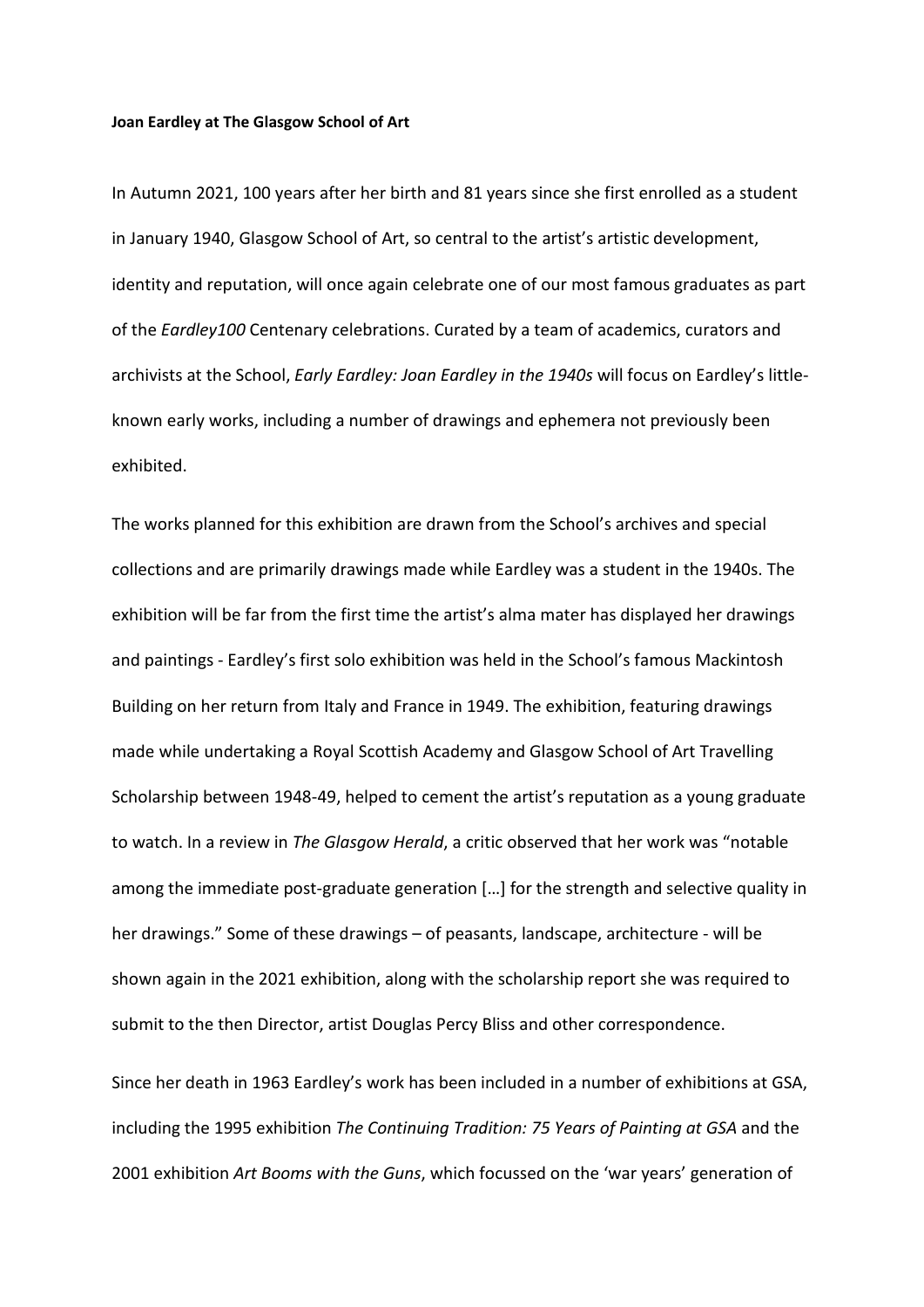staff and students and included a number of very early drawings by the artist, such as the 1938 pencil and watercolour work *Fair at Blackheath*, one of her earliest known works. Works by Eardley's close-knit circle of friends and peers were also exhibited including paintings by Margot Sandeman, Cordelia Oliver and Bet Low. In 2012, three works were loaned to Glasgow School of Art for inclusion in another historical survey show, *Studio 58: Women Artists in Glasgow since World War 2*, which sought to highlight the work of midlate twentieth century women alumni.

The show this year will not focus on Eardley's most famous works, perhaps too often limited to the 'street kids and seascapes' dichotomy in terms of dominant narratives of the artist's development. In contrast, the Glasgow School of Art exhibition will introduce audiences to the artist as a young woman, still learning, experimenting and developing as a painter. The drawings demonstrate Eardley's emerging talent and the range and breadth of her interests. The works we will show reveal a far wider range of themes, places and subjects than those commonly associated with the artist's oeuvre. They also serve to highlight the role of education and training in her artistic development. In her firm commitment to the practice of drawing, for example, the influence of her much-admired tutor, Hugh Adam Crawford, can be seen. Other influences, such as her friendship with the Polish émigré Josef Hermann, can be seen in the artist's growing interest in urban realism. The Glasgow School of Art easel (1) that Eardley, as a student, took to Hermann's studio, returned fifty years later by his widow, will also be on show.

The Eardley works in Glasgow School of Art Archives and Collections give a particular insight into the artist's approach to drawing and sketching. Materials used include pen, ink, chalks,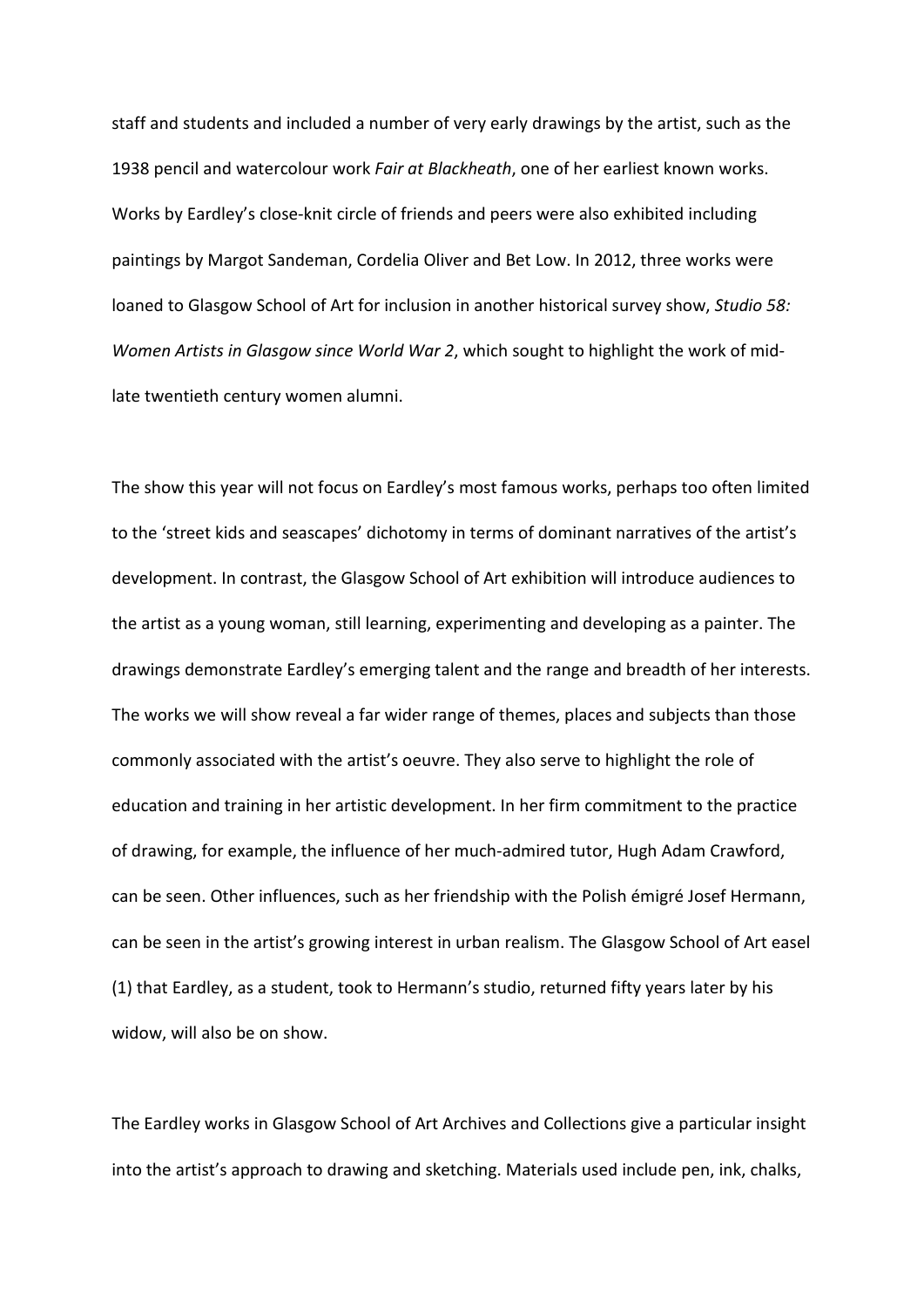watercolour and blue biro. The latter was often used for quicker sketches which appear to work out composition, light and shade. Categories of work in the archive include life drawings made while she was a student, some early scenes from Glasgow's famous Barras market, studies from the Glasgow School of Art, Royal Scottish Academy and Carnegie Travelling Scholarship in Italy and France (1948-49), and a small group of sketches from Lincolnshire, made during a period spent in the county to undertake a mural commission at a school in 1946.

There is strong evidence of Eardley's interest in the rural as well as the city in these early works – perhaps unsurprising, given that she was born at Bayling Hill Farm, in Warnham, Sussex. A small series of drawings of farm wagons are in the collection, ranging from Lincolnshire to Italy. Whether at rest or on the move, in works such as *Mule with Cart* (1948-49) (2) Eardley shows an interest in and ability to capture aspects of rural labour and its mechanics. *Italian Farmhouse* (1948-48) (3) is beautifully constructed, with a plough in the foreground, leading the eye through trees to the white farmhouse, its front door ajar, a detail set at the golden ratio point in the composition. Eardley subtly works up swathes of colour from the brown paper ground, to add black line details of roof tiles, vine leaves and the patterns of the distant groups of trees on the surrounding hillside.

The Glasgow School of Art collection also shows a number of studies of interiors and exteriors of Italian churches made during her travelling scholarship. There are two drawings of the same study *Church interior, Basilica di San Marco, Venice*, (1948-49) (4) of three figures at worship. The early, quicker sketch, begins to plot the nuanced differences between the angles of the heads of the three figures. The front worshipper, with his head raised, appears more in communion with above, while the man in the middle seat stares at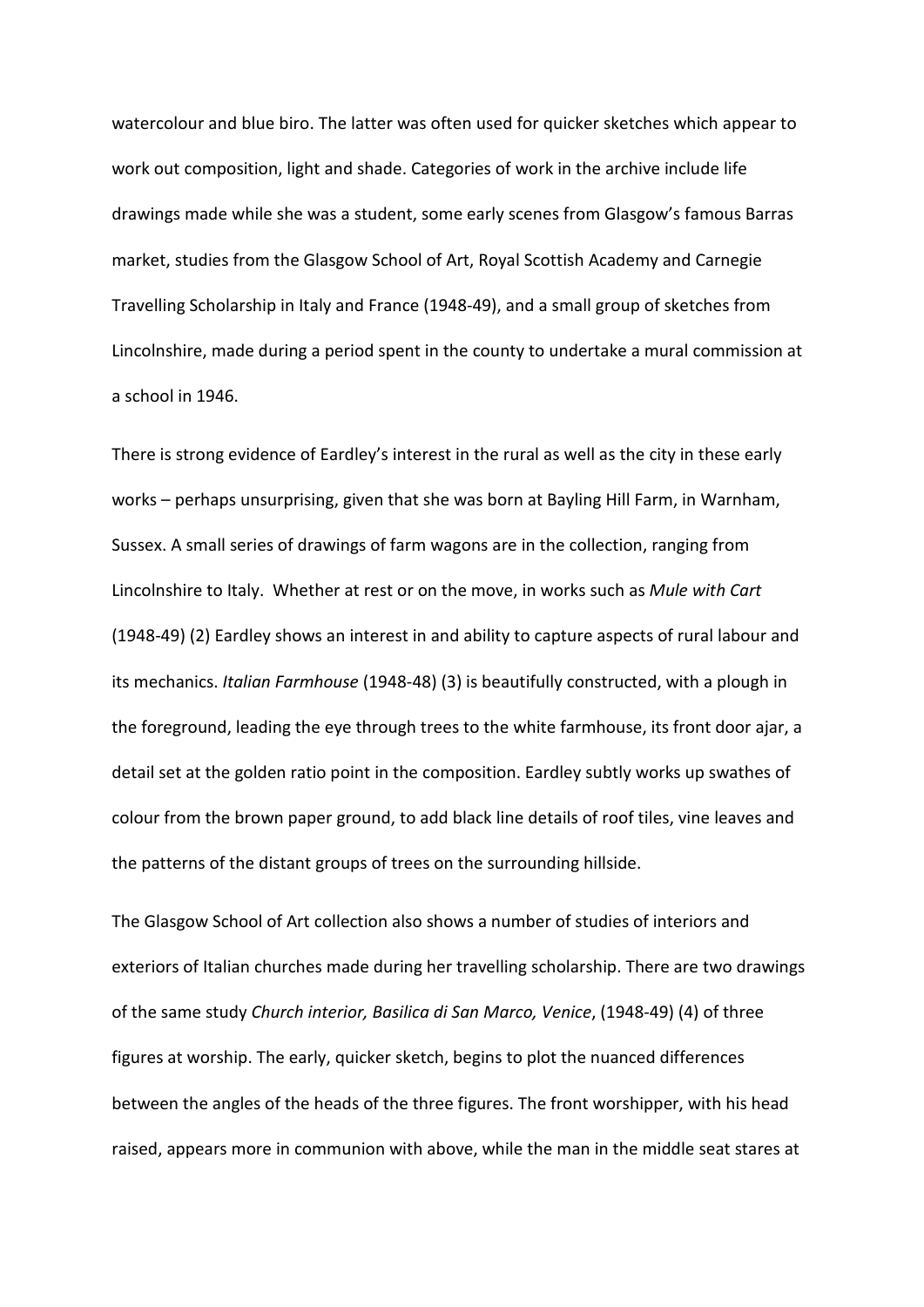his hands and the figure at the back stares stoically ahead. This is further developed in the second work, a chalk and pastel study on brown paper (5). Eardley works up the church interior surrounding the figures, choosing to link them to their surroundings by three bold columns that echo their number.

A number of the sketches are working drawings. As part of the schema of *An Italian Hilltown* (1948-49), Eardley writes colour notes on this black chalk sketch as an aide memoire. A far spire is 'pink', shutters are 'dark green' against a 'brown' building. Drawings are often immediate and look to be on paper that was to hand, such as *Bridge in Venice* (1948-49), drawn on lined paper suggestive of a letter pad. The exhibition in 2021/22 will also exhibit the report she wrote on her scholarship for the School's then Director, the artist Douglas Percy Bliss (1900-1984).

Of her Glasgow works in the collection, there are two studies of the Barras stalls entitled *Covered Market*, both dated c. 1945-49. The first is black ink on paper (6) showing distinctive bold lines and mark-making that are recognisably Eardley's dynamic style, capturing a line of stalls with few customers at the start or end of a market day. Her ability to capture age through posture is evident in this work. There is a real weight denoted in the coat of the stooped figure in the foreground as they clutch the edges of the coat to make it meet. This composition is then further worked up into colour in the second chalk and pastel study of *Covered Market* (7) with a predominant yellow in this study being taken through the awnings of the stalls and replacing the cobbles of the passage, set against contrasting colder blue tones of the stall's interiors. It is worthwhile noting that in the ink study there is perhaps an early indication of Eardley's fascination with signage, seen in later works such as *Sweet Shop, Rotten Row* (c.1960-61), described by Edwin Morgan in his 1962 poem *To Joan*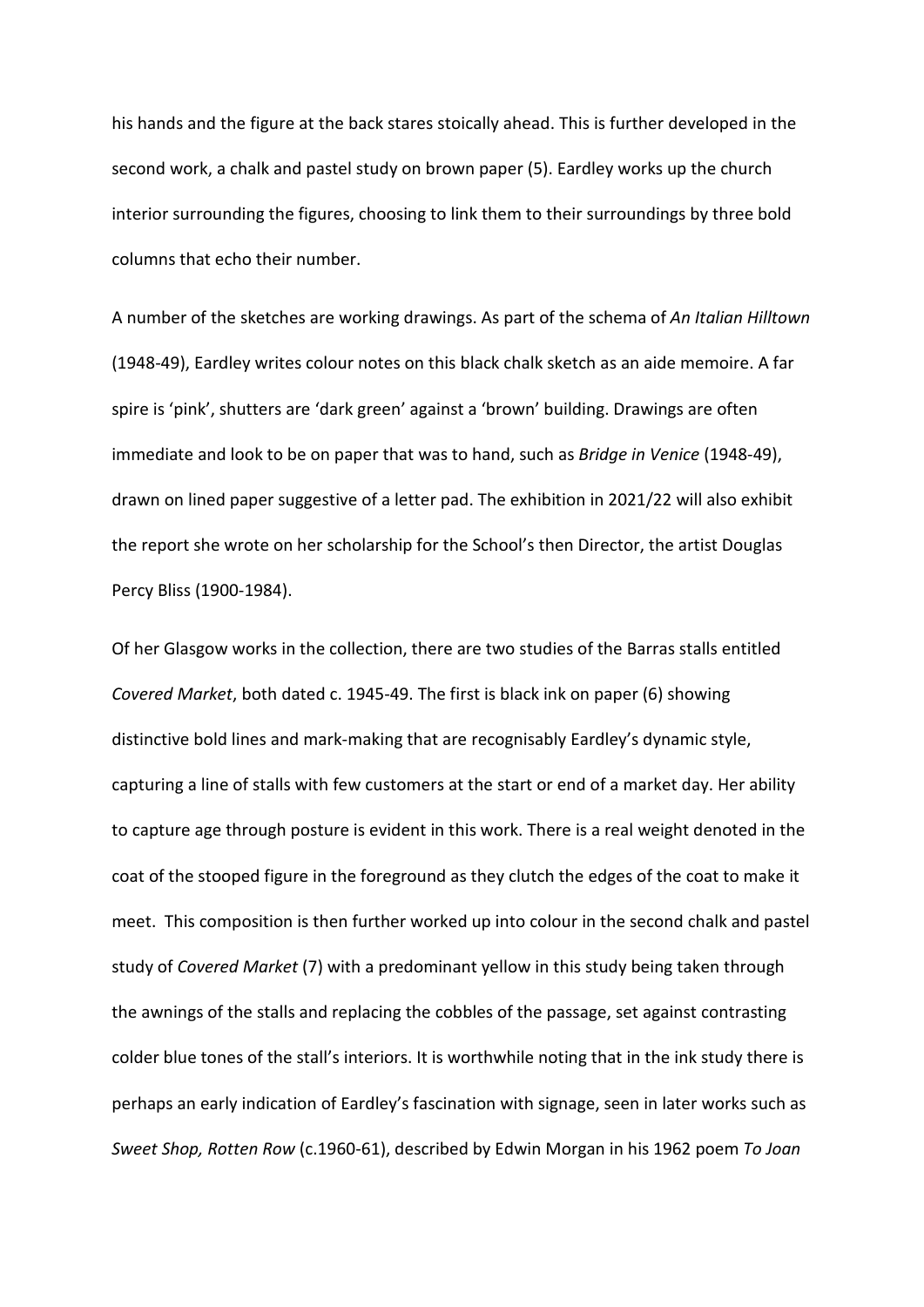*Eardley*, as 'Pale yellow letters / humbly struggling across/ The once brilliant red/ of a broken shop-face / C O N F E C T I O'. In *Covered Market*, the sign on the end of one of the market carts reads 'Bush's Nurseryman. Roots. Cut Flowers.'

The life drawings by Eardley in the School's collection represent the rigour of drawing instruction at art school. Figures twist, with Eardley following with a second observational detail of a foreshortened arm on the same page, to better understand form (*Life Drawing*, 1940-45) (8) This academic understanding of the figure as an exercise, of how skin and clothes cover skeletal structure, underpins her ability to capture the figure quickly and authentically in her own chosen subject works.

The Glasgow School of Art is integral to Joan Eardley's story. Her close-knit network of friends and supporters, which would sustain personally and professionally her throughout her life, were formed as a student there in the 1940s. A younger classmate, Cordelia Oliver, would go on to become one of her fiercest supporters, writing the first book-length critical biography of the artist in 1988 and mounting several major posthumous exhibitions of her work. Her close friend and early collaborator, Margot Sandeman, was also a fellow classmate and lifelong advocate of her work. Eardley's early career was intrinsically linked with her primary place of education, from her diploma between 1940-43 and her postdiploma year in 1948 to attendance at evening classes in between. From her Guthrie prizewinning self-portrait in 1943, now held by National Galleries of Scotland, to her first solo exhibition in 1949, Glasgow School of Art is an entirely fitting venue for this special exhibition of works on paper in her centenary year.

## Biog details